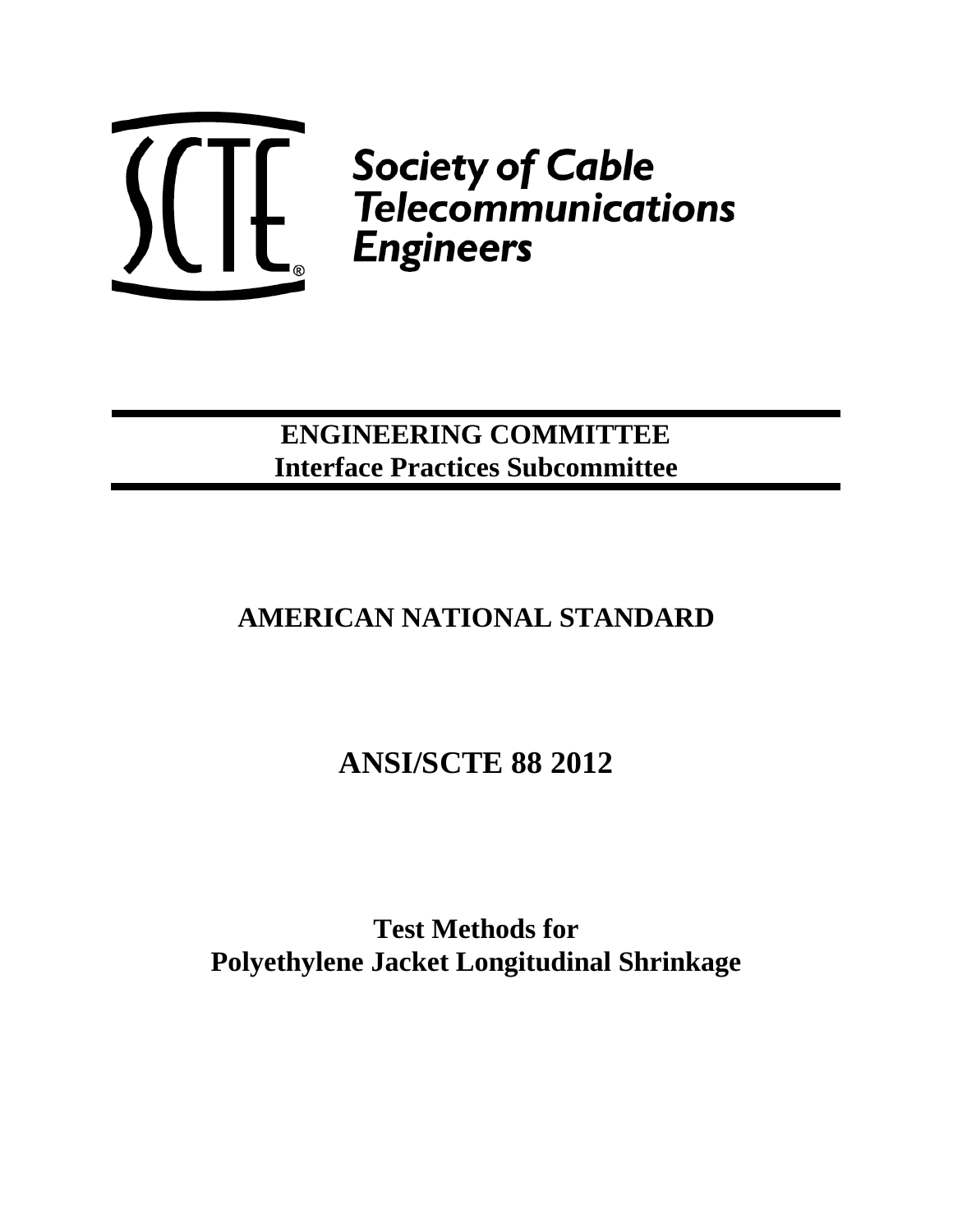### **NOTICE**

The Society of Cable Telecommunications Engineers (SCTE) Recommended Practices are intended to serve the public interest by providing specifications, test methods and procedures which promote uniformity of product, interchangeability and ultimately the long term reliability of broadband facilities. These documents shall not in any way preclude any member or nonmember of SCTE from manufacturing or selling products not conforming to such documents, nor shall the existence of such practices preclude their voluntary use by those other than SCTE members, whether used domestically or internationally.

SCTE assumes no obligations or liability whatsoever to any party who may adopt the Recommended Practices. Such adopting party assumes all risks associated with adoption of these Practices, and accepts full responsibility for any damage and/or claims arising from the adoption of such Practices.

Attention is called to the possibility that implementation of this standard may require the use of subject matter covered by patent rights. By publication of this standard, no position is taken with respect to the existence or validity of any patent rights in connection therewith. SCTE shall not be responsible for identifying patents for which a license may be required or for conducting inquiries into the legal validity or scope of those patents that are brought to its attention.

Patent holders who believe that they hold patents which are essential to the implementation of this standard have been requested to provide information about those patents and any related licensing terms and conditions. Any such declarations made before or after publication of this document are available on the SCTE web site at [http://www.scte.org.](http://www.scte.org/)

Published by:

© Society of Cable Telecommunications Engineers, Inc. 2012

140 Philips Road

Exton, PA 19341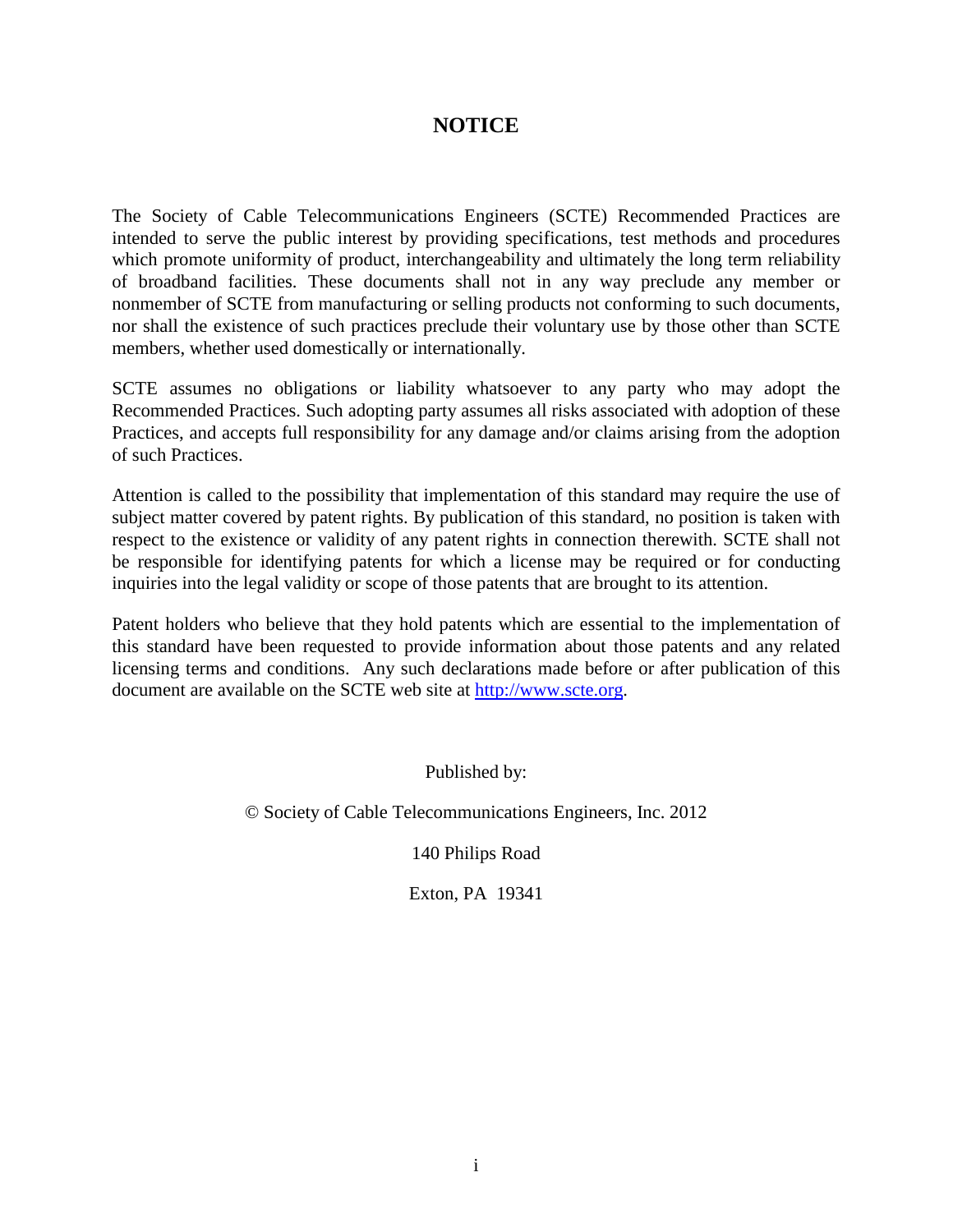### **TABLE OF CONTENTS**

| <b>Section</b> | <b>Title</b>        | Page |
|----------------|---------------------|------|
| 1.0            | <b>SCOPE</b>        | 2    |
| 2.0            | <b>EQUIPMENT</b>    | 2    |
| 3.0            | <b>TEST SAMPLES</b> | 2    |
| 4.0            | <b>TEST METHODS</b> | 2    |
| 5.0            | <b>INSPECTION</b>   | 3    |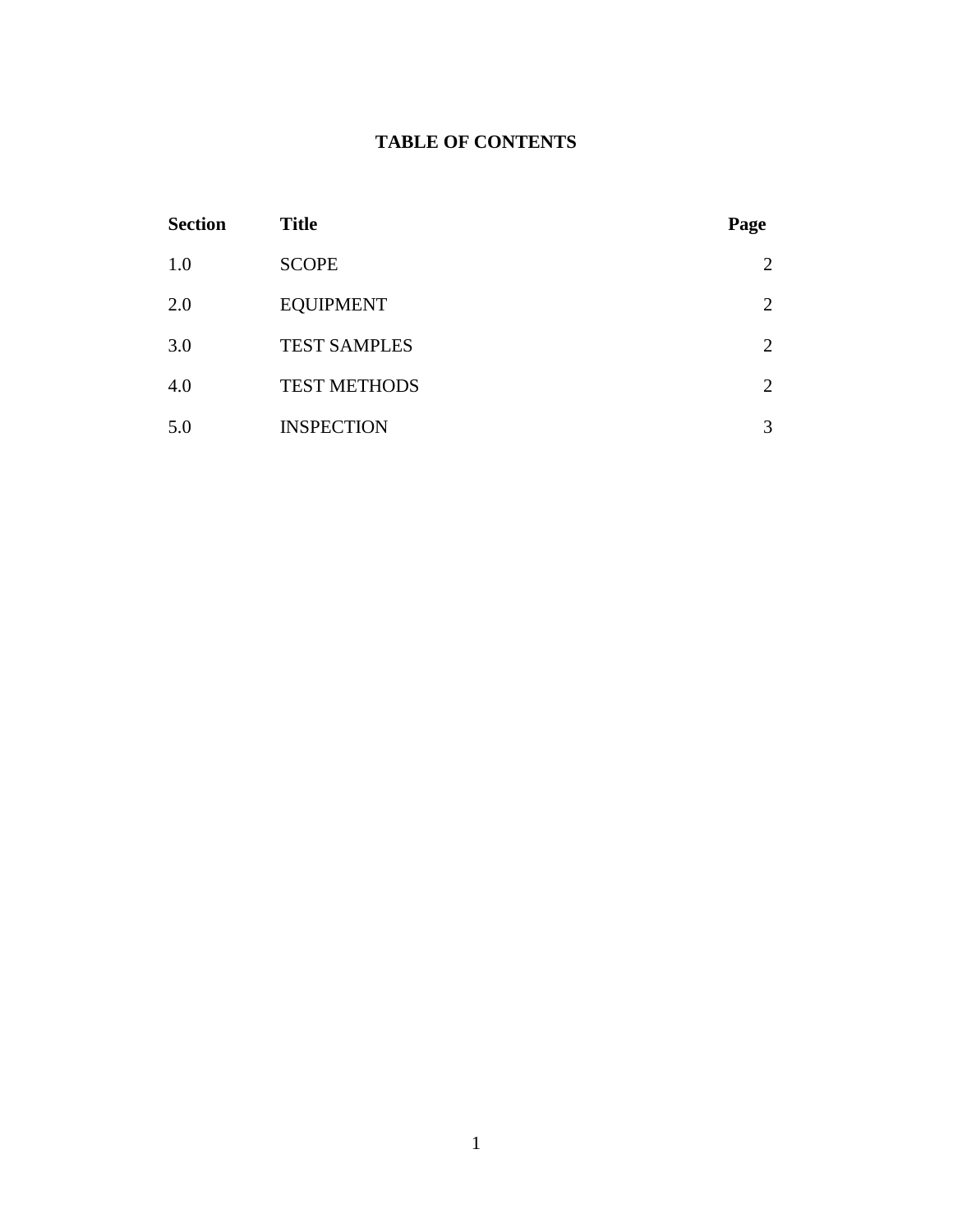#### **1.0 SCOPE**

1.1 The purpose of this test is to determine the amount of shrinkage of the jacketing material used on coaxial drop and distribution cables. This test procedure is applicable for use on either drop or distribution coaxial cables employing polyethylene (PE) jacketing material.

#### **2.0 EQUIPMENT**

2.1 A full draft circulation oven with a removable, thin, flat, horizontal bed of ceramic or glass beads. The oven shall be capable of meeting the following requirements for a period of four (4) hours.

 $100 \pm 1$ °C (212 ± 2°F) For Low Density Materials: < 0.940 g/cm<sup>3</sup> @ 23°C (74°F)

 $115 \pm 1$ °C (240 ± 2°F) For High and Medium Density Materials: > 0.940g/cm<sup>3</sup> @ 23°C (74°F)

- 2.2 Band saw or hack saw
- 2.3 A temperature indicator in the range of the specified temperature shall be used.

#### **3.0 TEST SAMPLES**

- 3.1 Test samples shall be  $6 \pm 0.5$  inches (150  $\pm 10$  mm) long cut from the first 100 feet of the cable reel.
- 3.2 Test samples shall be cut clean and perpendicular to the longitudinal axis of the cable. The ends of the cable samples are to be clean and square.

#### **4.0 TEST METHODS**

- 4.1 Preheat the full draft circulating oven with the removable bed of ceramic or glass beads in the oven for 60 minutes (1 hour) to the temperature required.
- 4.2 Place the test samples on the bed in the oven without touching one another or anything else other than the bed.